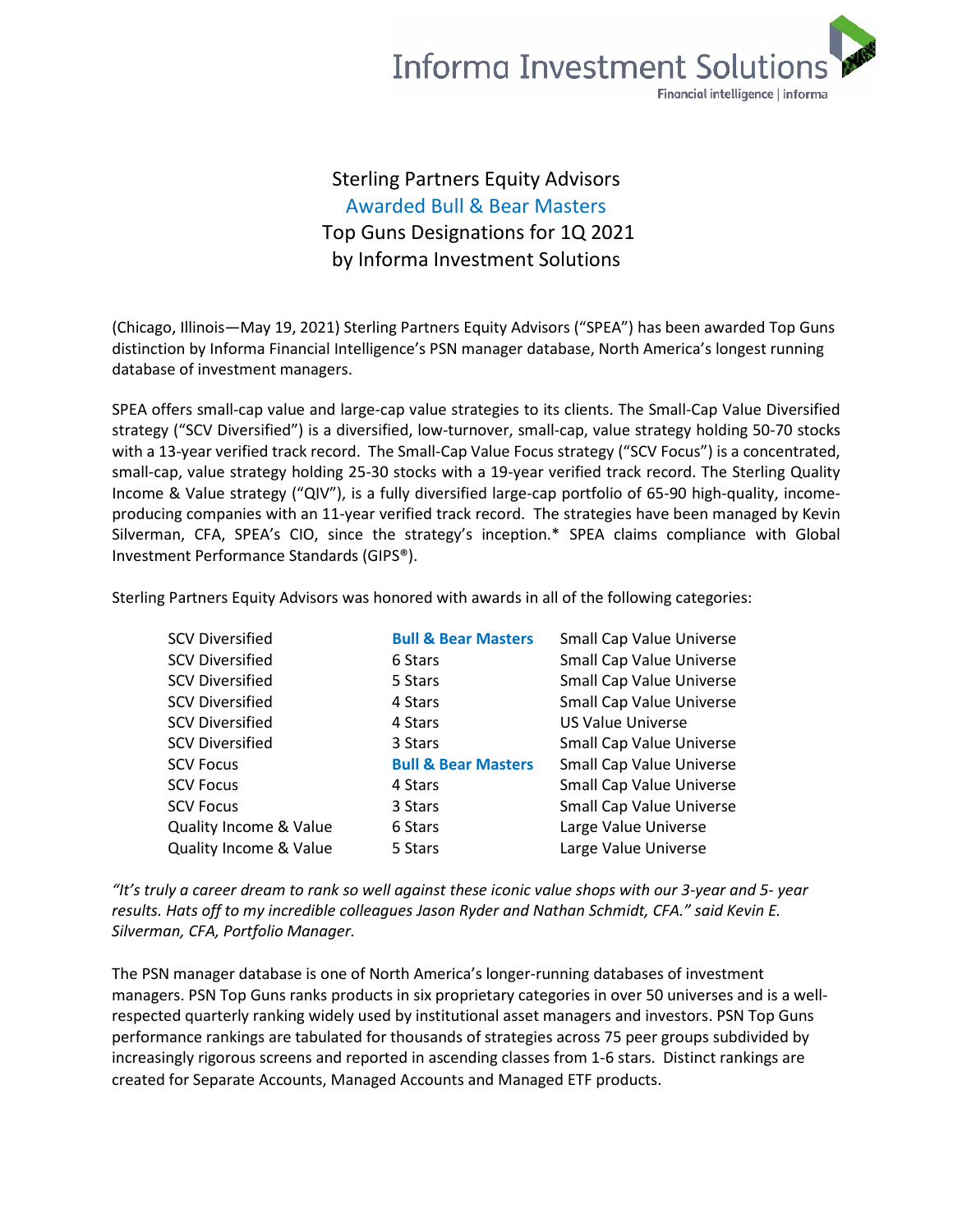

Top Gun firms are awarded a rating ranging from one to six stars, with the number of stars representing continued performance over time.

Bull & Bear Masters: These products had an r-squared of 0.80 or greater relative to the style benchmark for a three-year period. Moreover, products must have an upside market capture over 100 and a downside market capture less than 100 relative to the style benchmark. The top ten ratios of Upside Capture Ratio over Downside Capture Ratio become the PSN Bull & Bear Masters.

6-Star Category: These products had an r-squared of 0.80 or greater relative to the style benchmark for the recent five-year period. Moreover, products must have returns greater than the style benchmark for the three latest three-year rolling periods. Products are then selected which have a standard deviation for the five-year period equal or less than the median standard deviation for the peer group. The top ten information ratios for the latest five-year period then become the 6 Star Top Guns.

5-Star Category: These products had an r-squared of 0.80 or greater relative to the style benchmark for the recent five-year period. Moreover, products must have returns greater than the style benchmark for the three latest three-year rolling periods. Products are then selected which have a standard deviation for the five-year period equal or less than the median standard deviation for the peer group. The top ten returns for the latest three-year period then become the 5 Star Top Guns.

4-Star Category: These products had had an r-squared of 0.80 or greater relative to the style benchmark for the recent five-year period. Moreover, returns must have exceeded the appropriate style benchmark for the three latest three-year rolling periods. The top ten returns for the latest three-year period then become the 4 Star Top Guns.

3-Star Category: These products had one of the top ten returns for the three-year period in their respective universes.

Through a combination of Informa Financial Intelligence's proprietary performance screens, PSN Top Guns ranks products in six proprietary categories in over 50 universes. This is a well-respected quarterly ranking and is widely used by institutional asset managers and investors. Informa Financial Intelligence is part of Informa plc, a leading provider of critical decision-making solutions and custom services to financial institutions.

## About Informa Financial Intelligence's Zephyr:

Financial Intelligence, part of the Informa Intelligence Division of Informa plc, is a leading provider of products and services helping financial institutions around the world cut through the noise and take decisive action. Informa Financial Intelligence's solutions provide unparalleled insight into market opportunity, competitive performance and customer segment behavioral patterns and performance through specialized industry research, intelligence, and insight. IFI's Zephyr portfolio supports asset allocation, investment analysis, portfolio construction, and client communications that combine to help advisors and portfolio managers retain and grow client relationships. For more information about IFI, visi[t https://financialintelligence.informa.com.](https://financialintelligence.informa.com/) For more information about Zephyr's PSN Separately Managed Accounts data, visit [https://financialintelligence.informa.com/products-and-services/data](https://financialintelligence.informa.com/products-and-services/data-analysis-and-tools/psn-sma)[analysis-and-tools/psn-sma.](https://financialintelligence.informa.com/products-and-services/data-analysis-and-tools/psn-sma)